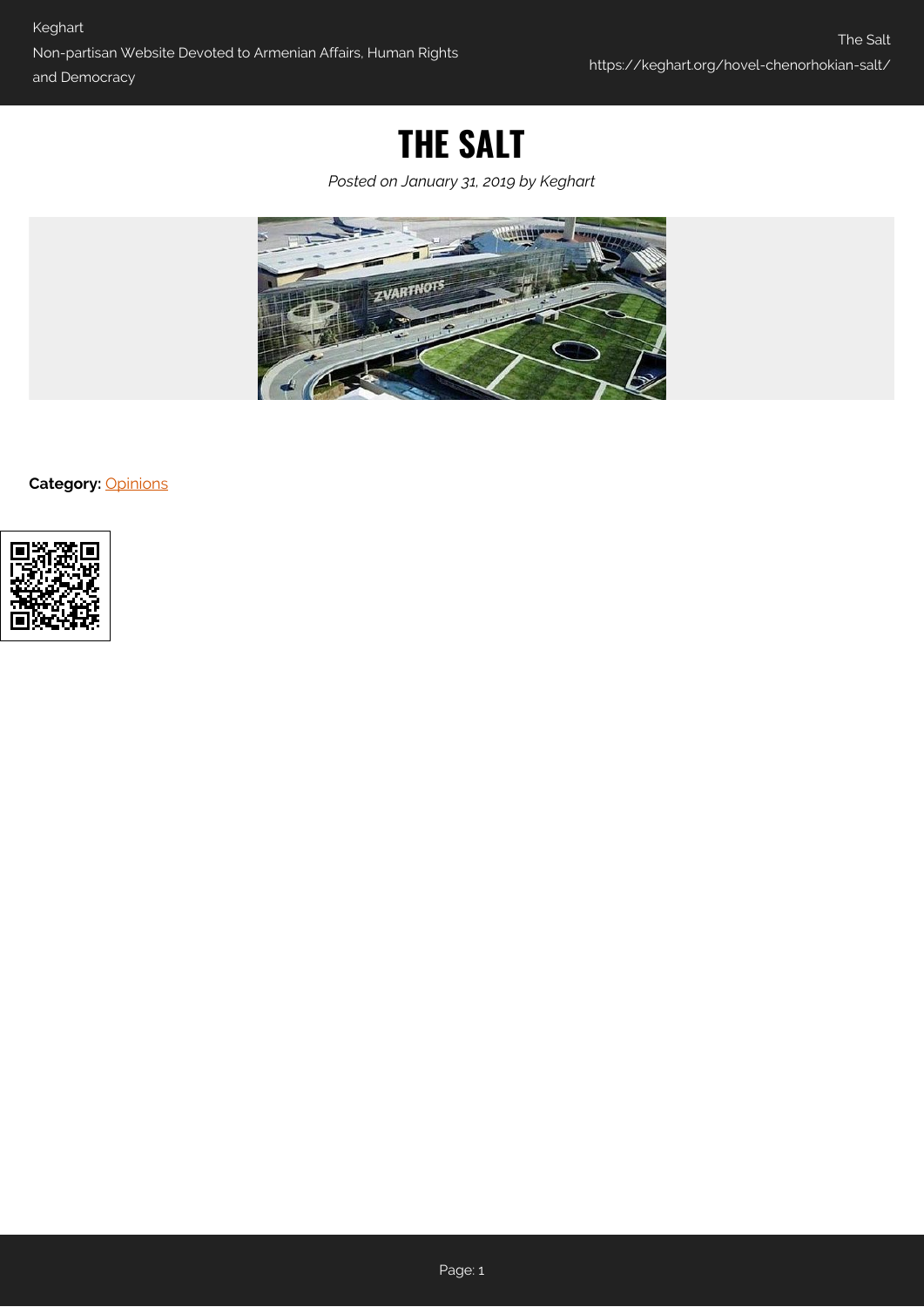## **Hovel Chenorhokian**, Paris, January 16, 2019

## Translated by **VHA**

For Armenian text click on Unn

March 18, 2017

I pack my travel bag, meticulously placing each item and all the while carefully going over my check-list, lest I forget to place a second charger to my computer. What if the first is lost or breaks down?

Early morning I catch the first flight to Yerevan. We turn off laptops and cell phones. I pick the last issue of "Nor Haratch" I had tossed in my bag to keep me company for this precise moment of "curfew". I read the election platforms of the parties. The Republican party's is on the top of the list.

Yesterday I worked until the wee hours. I barely took a three hours nap. I tried to put in order the jobs that had been piling during the past few weeks.

"My God", I say to myself, "what is happening? Is it the end of the world? You will be away only for four days. Do you need to tear yourself apart?"

As the plane takes off, I start feeling sleepy and I surrender to my sleep. Along with the airplane, my mind hovers over and soars to the seventh heaven, just where the Republican party's platform had been described: Armenia is already the strongest nation in the region and has a commanding presence in countries of the region, monitors their industries and natural resources including Alrosa's diamond mines in Russia and copper mines as far as Africa. No! They are not owned by Arayig or Levon, but the Republic of Armenia itself.

Suddenly someone taps on my shoulder: "Would you like to have breakfast?"

Oh my God, I was dreaming. I am back in the real world, flying to Yerevan over Moscow in the economy class on an Aeroflot Sukhoi plane. The same Republicans are in power and going to remain after the election. The "Chess Champion" has well figured and tailored the new constitution. As to the « Bureau », it has approved it. The party which reigns in Armenia is the same which has sold the national jewels as well as the furnishings of the country. What remains is the bed frame, the mattress, and grandma's gold teeth...

Upon arriving in Yerevan, I drop my suitcase and go to grab something to eat with my friend Vram.

- "Which party are you going to vote for?" I ask Vram.
- "I am not going to vote."
- "Why?"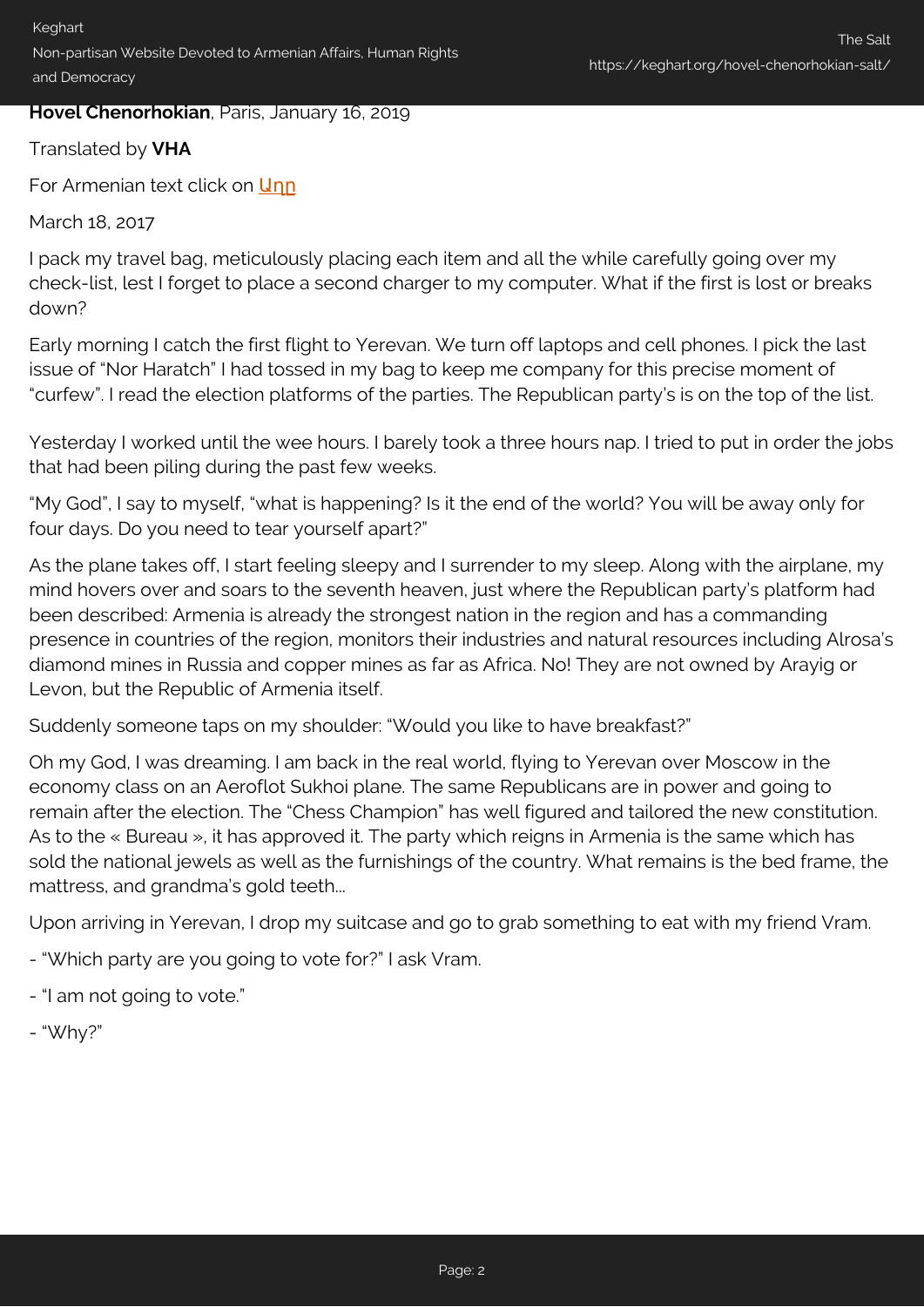- " If I had the privilege of voting, I would vote for Tashnagsoutiun. They have a sensible platform and further than that, their party is rooted in moral values."

- Vram explains: "That is a prevailing myth in the Diaspora. Here, the Tashnagsoutiun is a mirror image of the other parties... a widespread impression of clinging to a seat, corruption and bribery."

Could it be that there are two kinds of Tashnagsoutium and I did not know?

I start searching: Whispers and gossips about misappropriation, breaking the law, although at a lesser degree compared to the others. No one really knows if these rumors are true or not. But, don't we judge a tree by the fruits it bears? Is it normal that the party of the wrestling champion gets 10 times more votes than the century old party? Did the mighty and much valued Tashnagsoutium had to engage in petty horse-trading negotiations to secure a «seat», at the expense of its fundamental principles? "Any adult of a good moral character can be a member of the Armenian Revolutionary Federation". Good moral and good character, two very beautiful words...

Had that statement been the slogan of their campaign, had it penetrated into the souls of the party leaders, couldn't the party overruled the rest? I wonder.

"But if the salt loses its flavour, how can they make it salty again?" [\\*](#page-4-1)

Such appears to be the state of Tashnagsoutiun. Meanwhile the Ramgavars are torn apart. One does not know to who to turn to. It seems that only the Hunchakians are spared from thrown stones. Could it be because their tree does not bear much fruit? The states of the traditional parties leave one bewildered and confused.

Our religious establishments also appear to have veered from their core values. A high ranking clergy has required to be driven in a car of a certain brand and another requested to stay in a specific lavish hotel.

Don't these clergy know that Jesus was born in a stable and that he entered Jerusalem seated on a donkey? «Washing the feet» is not meant to be just a show. It is a ceremony with a deep meaning. Jesus knew well the human nature and set examples for them to emulate. Had our church kept its values, had our clergy preached their sermons with belief, the Nation would not have had any problems.

"What if the salt loses its flavour…"

January 11, 2019

- Hovel, there is a panel discussion to broadcast tomorrow "Our present challenges and the role of Armenian Revolutionary Federation". Can you take part in it with a few words?" Vartan is asking me.

- Yes, I can.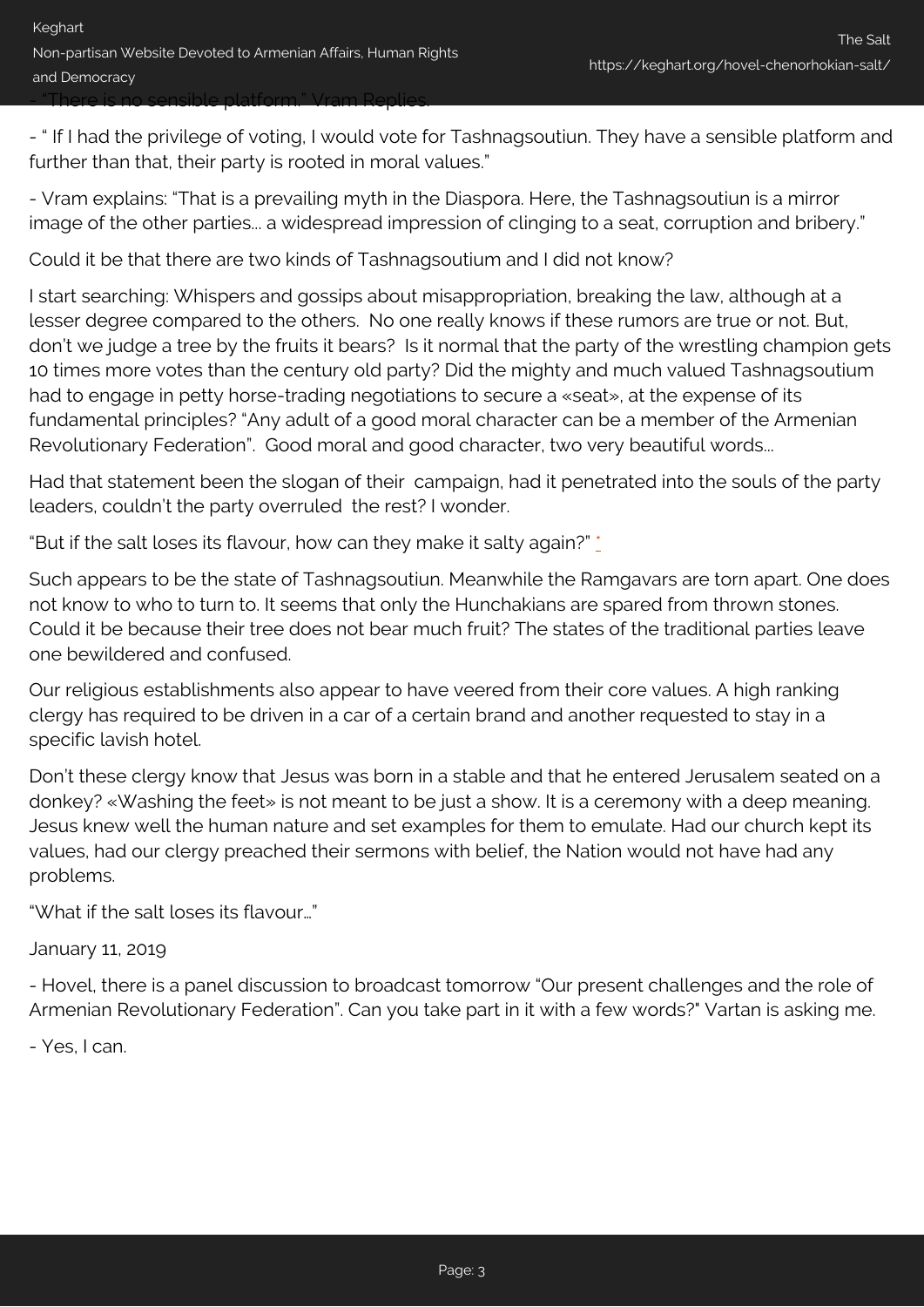Regarding to challenges, it is important first to assess our current situation in order to evaluate them better.

During the past forty years, the center of gravity of the Armenian Diaspora moved from the Middle East to the West. In the Middle East, being surrounded by «aylazk-s», or populations of different religions, we were somehow protected. In the so called Christian West, the Armenians integrate and conform relatively easily with the greater local society and feel at ease, much like a fish in water. The situation is even worse for our community in Russia.

During these forty years, our Diaspora organizations, whether ecclesiastical, political, educational or social, have lost institutions, real estate, income and people, both in headcount and quality.

The second change that is taking place today is the de-politicization of our society. Nowadays people are much less involved and less active in political and in other institutions. This phenomenon is not the fault of the political parties nor is specific to Armenians. Look around and it will not be difficult to see the demise of traditional political parties in France, Italy, Great Britain and the USA. They are simply coming apart at their seams. Our situation though is different than that of the abovementioned nations. We are not living on our land and we badly need the institutions to which we owe our very existence.

The people in general and the youth in particular are not getting involved in social organizations and political parties as did the previous generations. This is a general tendency which we cannot avoid.

- What are our present challenges?

To comply with these developments with wisdom, to preserve what we still have and keep on building new structures.

What do I mean when I say «with wisdom"?

Some thirty years ago, both Russia and China were subjected to transitions from communism to the free market economy. The transition which took place in China was planned with "wisdom", in an orderly way, while that of Russia happened in a chaotic manner and resulted in the dismantling of the economic and industrial infrastructures of the country.

You can see where China is today and where Russia is: despite its vast territory, strength, natural resources and industrial experience.

- What should be the role of Tashnagtsoutiun (ARF)

I am neither a member of the ARF nor a supporter. It must be admitted however that the ARF, which appears to outsiders as a "closed" organization working behind the scene, has alongside its sister organizations, armies of followers who work with dedication for the party, while contributing to the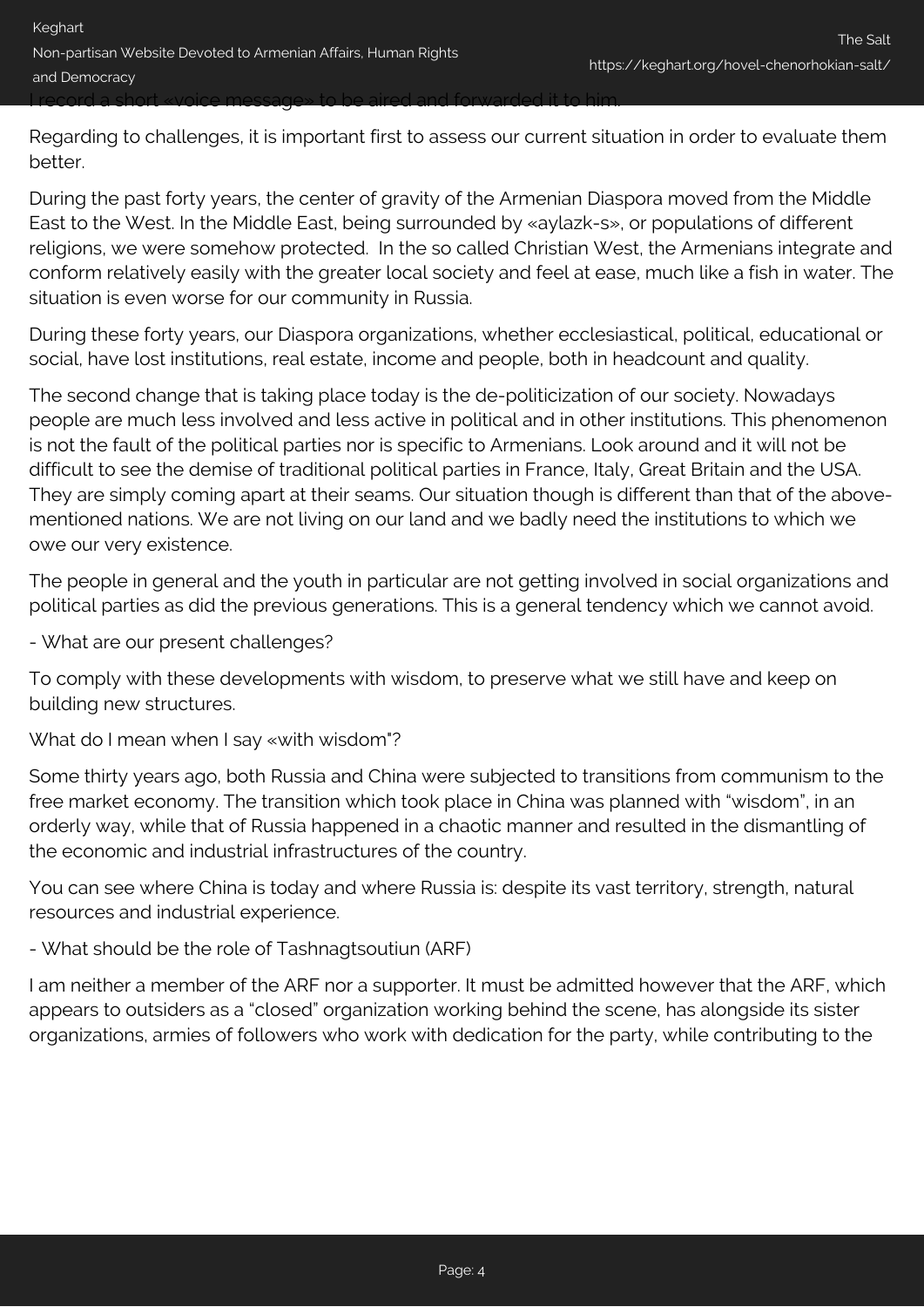nation at the same time. For an example, the school in Marseille, run by the Hamazkayin Cultural and Education Association, was ranked 16th among over 4000 similar schools in France. My dear friends, such an achievement can come about only by selfless dedication. We all know how much work and sacrifice is needed to have a community school excel academically.

Yesterday, there were two poles in the Diaspora which were gradually coming closer. Today, a third pole is emerging with an "anti-establishment" tendency, opposing generally the existing structures. They are right, but we should not endanger our valuable institutions or threaten them because of the inadequate or indecent leader, principal or clergyman.

- What are our present challenges?

To have a national leadership that guides the nation by wisdom, directs the Diaspora to work together with the primary objective of building up, rather than seeing our structures destroyed or dismantled, as Russia experienced in 1990s.

What should be the role of the Tashnagtsoutiun and the other Diasporan national parties?

To open up and rise in order to see the overall picture, to support the Diaspora with a new direction, which following the trend of the society should be non-partisan.

Today it is imperative to reform our programs, to upgrade our "softwares" in different areas and to adapt to the changes with wisdom. This is not just our problem. Globalization and digitalization are reshaping the way society in general functions. The "local" is giving way for the globalization. Digitalization is devouring the world. Brick and mortar stores and movie theaters are closing down in favor of Amazon and Netflix. Instead of textbooks we need e-books, we need newer methods of teaching and communication. We need short clips on dedicated U-Tube channels…

How many Sydney, Paris, or Los Angeles, born teenagers go to church, attend Armenian schools, make their oath to a political party? How many will do in thirty years? The projection is unsettling. Those who do not conform to the evolving changes of the times are condemned to history.

Opening up and rising are the dictates for our nation as a whole and for our national structures, including the ecclesiastical, political, educational or social.

<span id="page-4-1"></span>\* *"But if the salt loses its flavour, how can they make it salty again? It is no longer good for anything, except to be thrown out and trampled underfoot."* Mathew 15:3

<span id="page-4-0"></span> $\pmb{\times}$ 

# **ԱՂԸ**

## **Յովէլ Շնորհօքեան**, Փարիզ, 16 Յունուար 2019

Մարտ18, 2017: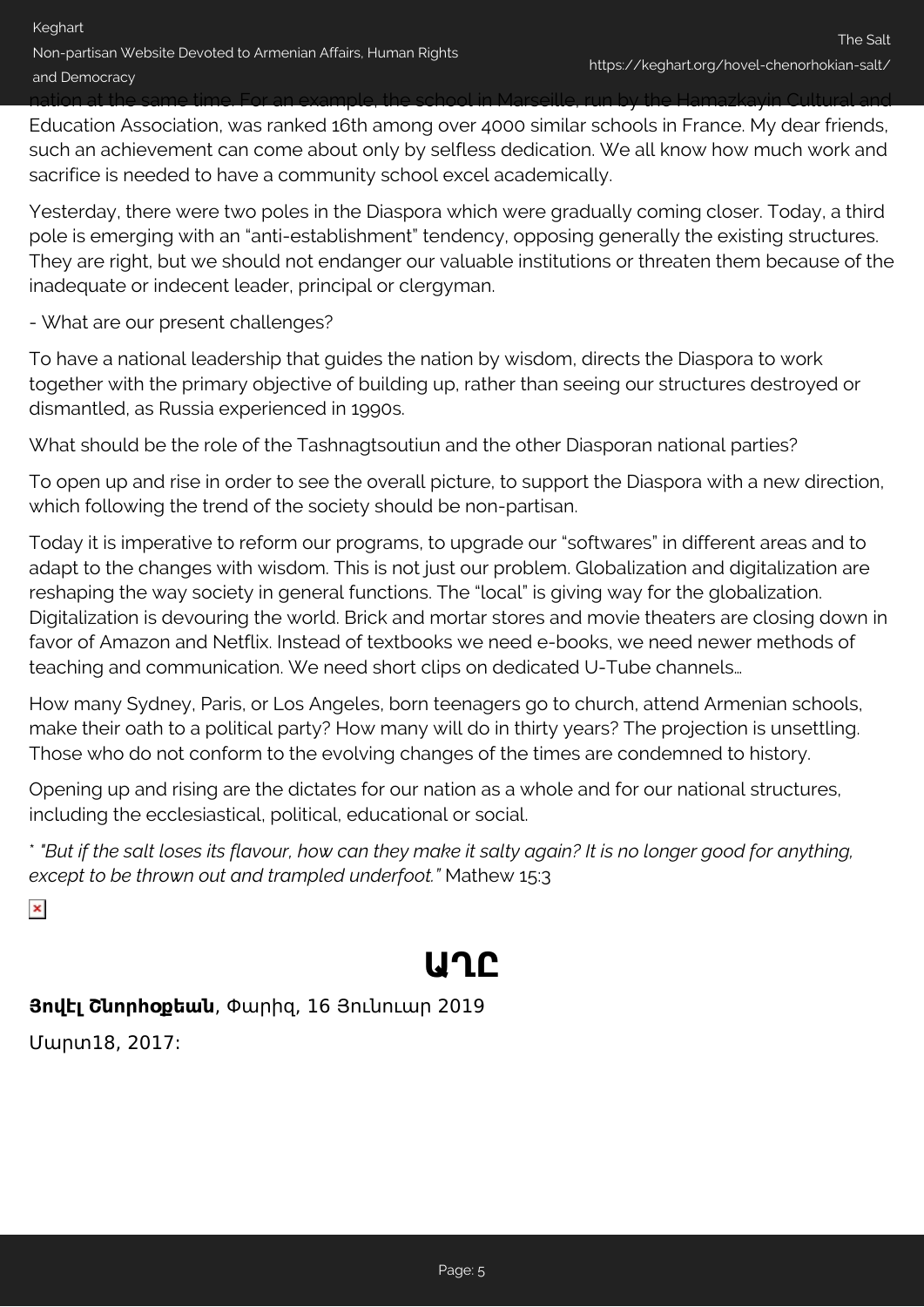Non-partisan Website Devoted to Armenian Affairs, Human Rights

### and Democracy

Ճամբորդութեան իրերս կը տեղաւորեմ պայուսակիս մէջ՝ բծախնդրութեամբ հետեւելով

Չէք լիսդիս: Չըլլայ որ համակարգիչիս երկրորդ չարճըր-ը մոռնամ: Հապա եթէ առաջինը աւրուի....

Օրուայ առաջին թռիչքը կ'առնեմ դէպի Երեւան, առաւօտ կանուխ: Կը մարենք համակարգիչ, հեռաձայն: Տունէն չելած եւ յատուկ այս «կրակամարի» պահուն համար պայուսակիս մէջ շպրտած «Նոր Յառաջ»ը կը հանեմ: Կը կարդամ տարբեր կուսակցութիւններու ընտրական ծրագրերը, որոնց առաջին տեղը գրաւած է հանրապետականներունը:

Երէկ, մինչեւ առտուայ երկուքը աշխատեցայ: հազիւ երեք ժամ քնացած եմ: Շաբաթներէ ի վեր կուտակուած գործերս կ'ուզեմ ամբողջութեամբ վերջացնել: Մարդ Աստուծոյ. ի՞նչ կայ. Աշխարհի վե՞րջը եկեր է... Ամէնը չորս օրուայ համար կ'երթաս, ի՞նչ պէտք կայ ինքզինքդ պատռտելու...:

Հազիւ օդանաւը թռիչք կ'առնէ, կը թմրիմ, քունիս զոհ կ'երթամ: Օդանաւին հետ, միտքս ալ կը սաւառնի, կը բարձրանամ մինչեւ եօթներորդ երկինք, ճիշդ հո՛ն, ուր հանրապետականներուն ծրագիրը կը ներկայացնէր – Հայաստանը արդէն շրջանի ամէնահզօր պետութիւնն է, տիրականն է շրջանի երկիրներու արդիւնաբերական եւ բնական հարստութիւններուն, Ռուսիոյ Ալրոզայի ադամանդի հանքերուն, մինչեւ Ափրիկէի պղինձի հանքերուն: Չէ՜, ոչ թէ Արայիկը կամ Լեւոնը, այլ հենց Հայաստանի Հանրապետութիւնը՝ շրջանի հզօրագոյն պետութիւնը, վերցուցած է զանոնք:

Յանկարծ մէկը ուսիս կը դպչի - «կը փափաքի՞ք նախաճաշ առնել»:

Վա՜յ, երազ է եղեր. Ես ալ Էրոֆլոթի էքոնոմի կարգով Մոսկուայի վրայով Երեւան կ'երթամ: Նոյն՝ իսկական աշխարհի վրայ եմ: Նոյն հանրապետականներն են իշխանութեան վրայ, եւ պիտի մնան ընտրութիւններէն ետք: «Շախմատի շամբիոնը» լա՛ւ չափած, լաւ ձեւած է նոր սահմանադրութիւնը: Բիւրոն ալ վաւերացուցած է զայն: Նոյն կուսակցութիւնն է իշխանութեան վրայ, որ ծախած է հայրենիքի գոհարներէն մինչեւ կահ կարասին: Մնացած են միայն միայն անկողին, մահճակալ, եւ տատիկին ոսկէ ատամները...

Երեւան հասնելուս պէս հաց ուտելու կը նստիմ ընկերոջս Վրամին հետ:

- Ո՞ր կուսակցութեան պիտի քուէարկես:
- Պիտի չքուէարկեմ:
- Ինչո՞ւ
- Լուրջ ծրագիր չկայ:

- Եթէ ես քուէարկելու իրաւունք ունենայի, Դաշնակցութեան կը քուէարկէի: Նախ՝ լուրջ ծրագիր ունին. երկրորդ՝ կուսակցութիւնը հիմնուած է բարոյական արժէքներու վրայ: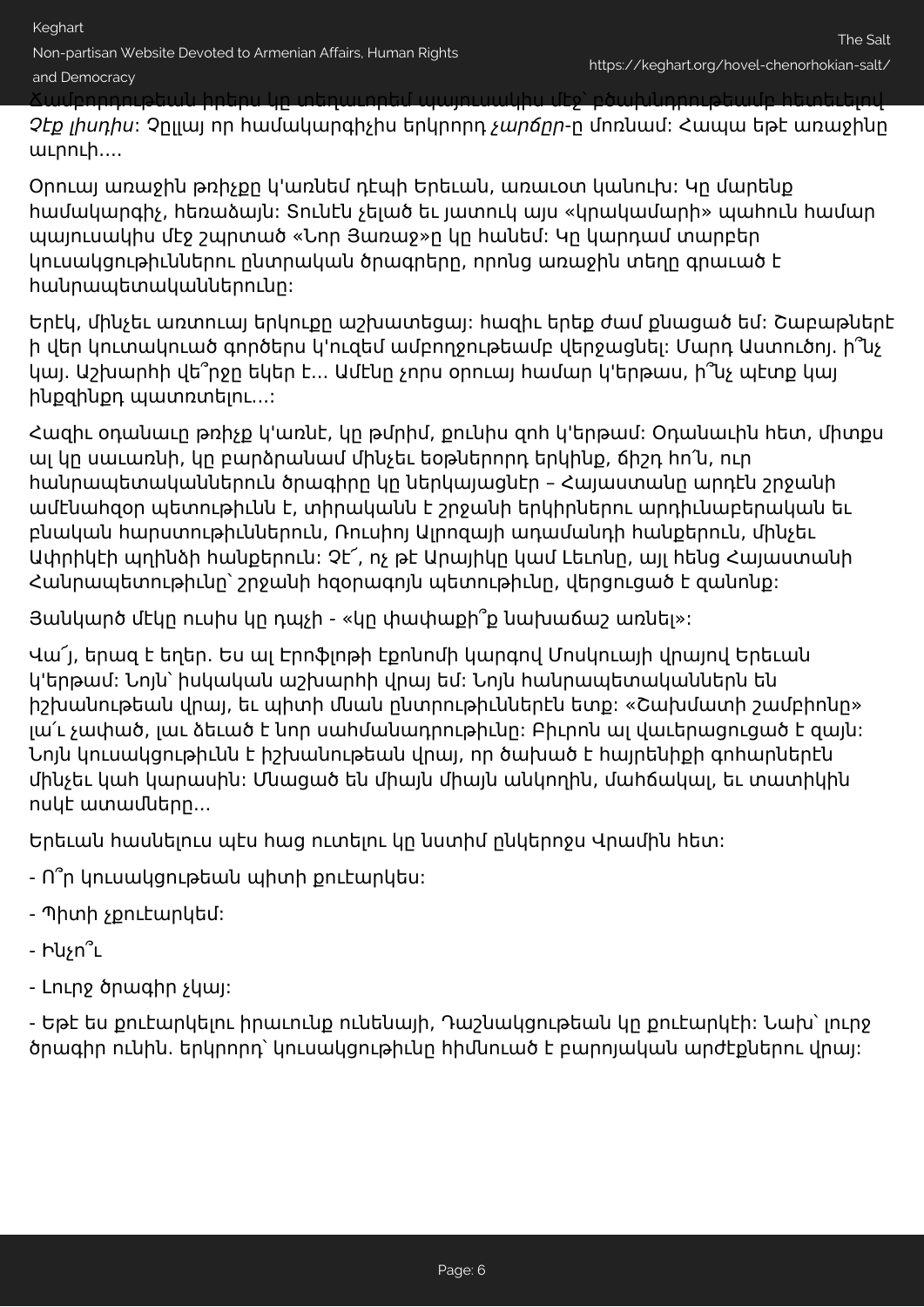«Այդ Դաշնակցութեան Սփուռքի մէջ տարածուած համբաւն է», կ'եզրակացնէ Վրամ:

«Հոս հայրենիքի մէջ, Դաշնակցութիւնը կը վայելէ նոյն պատկերը որ ունին միւս կուսակցութիւնները... աթոռի պայքար, շահախնդրութիւն, կաշառակերութիւն...»

Կրնա՞յ ըլլալ որ երկու Դաշնակցութիւն կայ եւ ես լուր չունիմ:

Կը հետաքրքրուիմ: Շշուկներ, բամփասանքներ, համեմատած միւսներուն՝ փոքր խախտումներ, գողութիւններ: Իրա՛ւ թէ ոչ, չենք գիտեր: Սակայն չէ՞ որ պտուղէն կը ճանչնանք ծառը: Նորմա՞լ է որ ըմբշամարտի ախոյեանի արդիւնքը ըլլայ հարիւրամեայ կուսակցութեան տասնապատիկը: Արդեօք հզօր, արժէքաւոր Դաշնակցութիւնը պէտք ունէ՞ր արեւտրական սակարկութեան մտնելու աթոռի մը համար, զոհելով իր հիմնական արժէքները՝ «Դաշնակցական կրնայ ըլլալ որեւէ չափահաս անձ, որ բարոյական նկարագրի տէր է»: Բարոյական եւ նկարագիր, երկու գեղեցիկ բառեր...

Եթէ այս նախադասութիւնը ըլլար կուսակցութեան քարոզարշաւի պատգամը, եթէ ան թափանցած ըլլար կուսակցապետերուն հոգիին մէջ, արդեօ՞ք կուսակցութիւնը պիտի չգերազանցէր միւսներուն:

«Բայց եթէ աղը իր համը կորսնցնէ, ինչո՞վ պիտի աղեն զայն...» [\\*](#page-8-0)

Դաշնակցութիւնը՝ այսպէս: Միւս կողմէն ռամկավարները բաժան բաժան, չես գիտեր ո՞ր սուրբին աղօթե: Միայն հնչակեաններուն քար նետող չկայ: Չըլլայ որ իրենց ծառը բաւական պտղատու չէ...

Եկեղեցին չըսեմ, բայց մեր կրօնական հաստատութիւններն ալ հեռացած են զիրենք հիմնող արժէքներէն: Կրօնական մը որոշ պրէնտի ինքնաշարժ պահանջած է, ուրիշ մը այսինչ պանդոկը....

Արդեօք չե՞ն գիտեր որ Քրիստոս ծնաւ ախոռի մը մսուրին մէջ, Երուսաղէմ մտաւ իշու քուրակի՝ աւանակի վրայ նստած: Ոտնլուան ալ ձեւի համար արարողութիւն մը չէ: Խոր իմաստ ունի: Յիսուս գիտէր մարդ արարածին բնոյթը եւ ճիշդ օրինակ թողեց:

Եթէ մեր Եկեղեցին պահէր իր արժէքները, հաւատքը ապրելով քարոզէր, ազգը հարց չէր ունենար:

Յունուար 11, 2019:

- Յովէ՛լ, վաղը հաղորդում կայ. «Մեր այժմու մարտահրաւէրներն ու Դաշնակցութեան դերը», կրնա՞ս երկու խօսքով մասնակցիլ»: Վարդանն է:

Կրնամ:

Կ'արձանագրեմ կարճ պատգամ մը եւ կը ղրկեմ:

Մարտահրաւէրներու ուղղութեամբ, նախ պէտք է անդրադառնանք մեր կացութեան: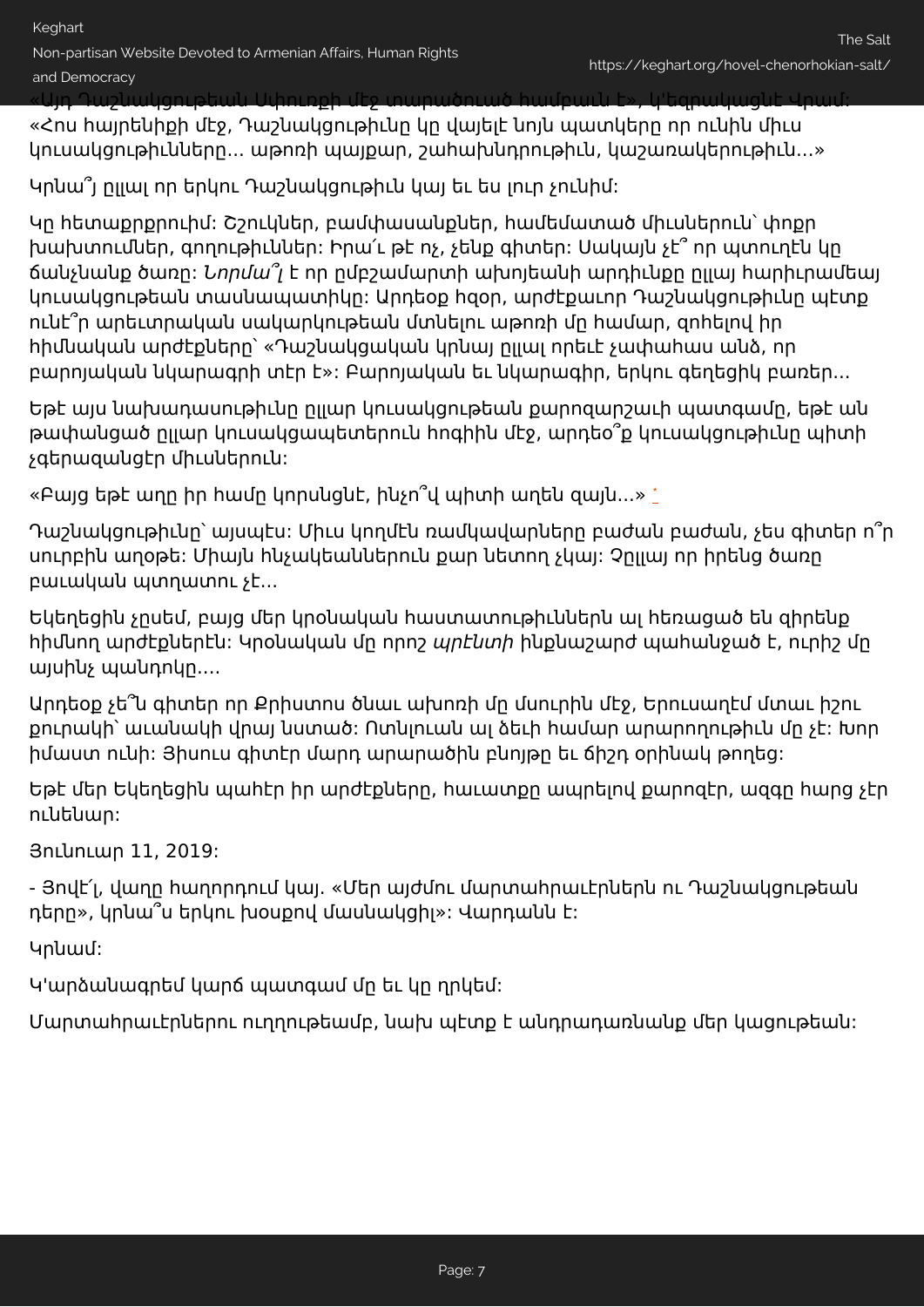Non-partisan Website Devoted to Armenian Affairs, Human Rights

and Democracy

Վերջին քառասուն տարներուն, Սփիւռքի ձգողական կեդրոնը փոխադրուեցաւ Միջին

արեւելքէն դէպի արեւմուտք: Միջին արեւելքի մէջ հայերս շրջապատուած ըլլալով այլակրօն ժողովուրդներով, ձեւով մը պաշտպանուած էինք: Քրիստոնեայ արեւմուտքի մէջ հայը կը շաղուի, կը համակերպի, ինչպէս ձուկը ջուրի մէջ: Տակաւին Ռուսաստանի համայնքին կացութիւնը աւելի ահաւոր է:

Այս քառասուն տարիներու ընթացքին, մեր՝ Սփիւռքի կառոյցները, ըլլան անոնք կրօնական, կուսակցական, կրթական թէ ընկերային, կորսնցուցած են հաստատութիւններ, կալուածներ, տնտեսական միջոցներ, եւ ամենէն կարեւորը, կորսնցուցած են թիւ, որակ:

Երկրորդ փոփոխութիւն մը որ տեղի կ'ունենայ ներկայիս, այն ալ մեր հասարկութեան ապաքաղաքականացումն է: Ներկայիս, կը պակսի ժողովուրդի մասնակցութիւնը քաղաքական եւ այլ հատուածային կառոյցներու մէջ, եւ սա՝ ո՛չ մեր կուսակցութիւններուն յանցանքն է, ո՛չ ալ իւրայատուկ է հայութեան: Տեսէ՛ք ինչ պատահեցաւ եւ կը պատահի դասական կուսակցութիւններուն՝ Ֆրանսա, Իտալիա, Անգլիա, Միացեալ Նահանգներ: Անոնք պարզապէս փուլ կու գան:

Մեր կացութիւնը սակայն կը տարբերի վերոյիշեալ երկիրներէն: Մենք մեր հողին վրայ չենք եւ ալ աւելի պէտք ունինք այն կառոյցներուն, որոնց կը պարտինք մեր ներկայի գոյութիւնը:

Ժողովուրդը, յատկապէս երիտասարդութիւնը, այսօր դուրս կու գայ ազգային կառոյցներէ, կուսակցութիւններէ, եւ մենք չենք կրնար կանխարգիլել ընկերութեան անցումային փոփոխութիւնները:

Ո՞րն է մեր մարտահրաւէրը:

Յարմարիլ այս փոփոխութիւններուն՝ իմաստութեամբ, պահպանելու համար այն զոր տակաւին չենք կորսնցուցած եւ կերտելու նորը:

Ի՞նչ նկատի ունիմ իմաստութիւն բառով:

Մօտ երեսուն տարի առաջ Ռուսաստան եւ Չինաստան ենթարկուեցան յեղաշրջման, համայնավարութիւնէ դէպի ազատ շուկայի դրութիւն:

Չինաստանի յեղաշրջումը կատարուեցաւ իմաստութեամբ, իսկ Ռուսաստանինը՝ քաոսային ձեւով, որուն հետեւանքով քանդուեցան երկրի տնտեսական եւ արդիւնաբերական կառոյցները:

Տեսէք հիմա ու՞ր է Չինաստանը եւ ու՞ր է Ռուսաստանը, հակառակ իր ունեցած տարածքին, ուժին, բնական հարստութեան, եւ արդիւնաբերական փորձառութեան:

Կը խօսինք Դաշնակցութեան մասին: Ես դաշնակցական չեմ, ոչ ալ համակիր եմ: Պէտք է ընդունիլ, սակայն, որ Դաշնակցութեան պաստարին ետեւ, որ դուրսէն կ'երեւի որպէս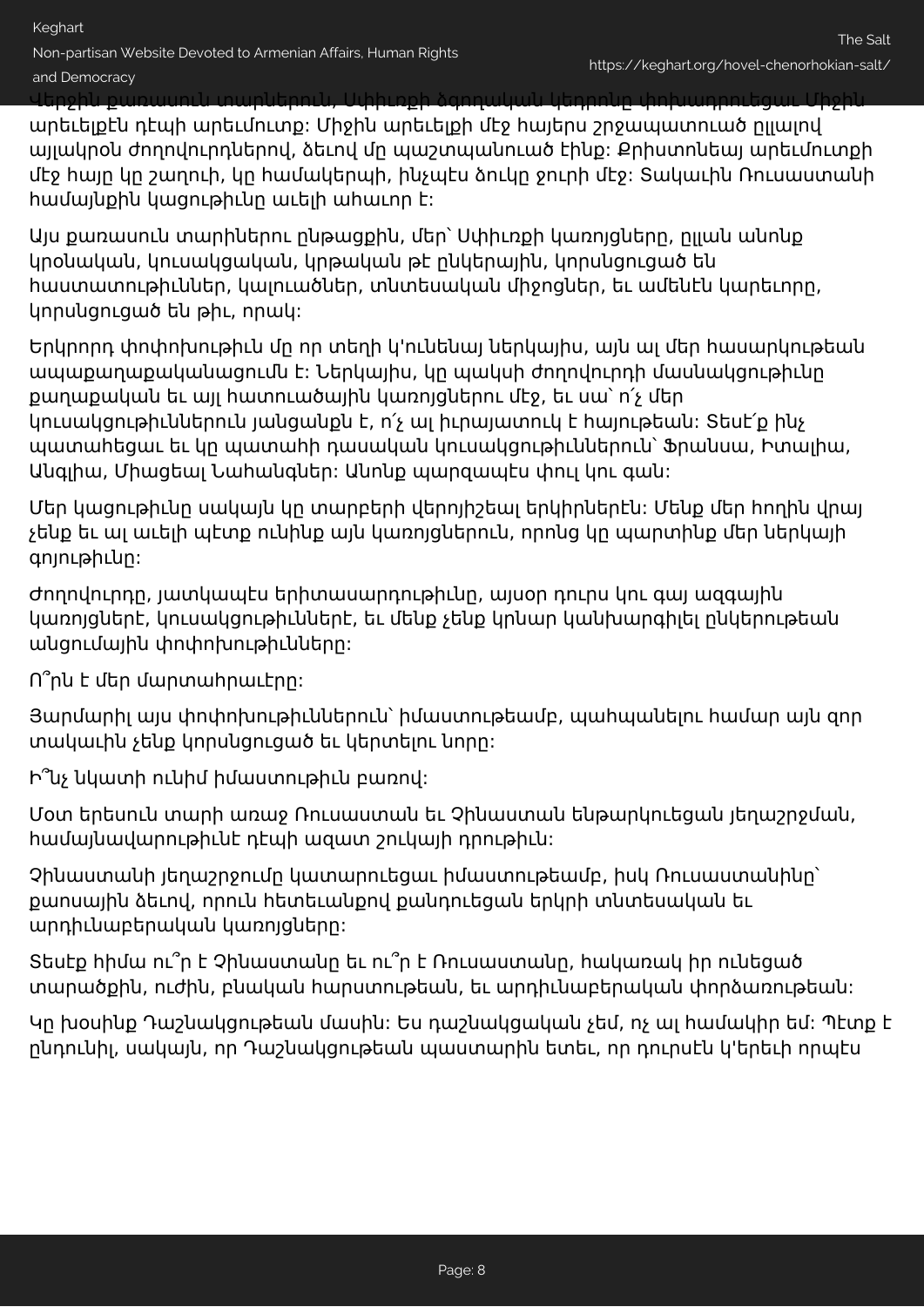and Democracy

փակ ակումբ մը, կան դուստր կազմակորպութիւններ եւ շարքայիններու բանակներ

որոնք անձնուէր կ'աշխատին կուսակցութեան համար, միաժամանակ նպաստելով ազգին: Որպէս օրինակ, Մարսէյի Համազգային դպրոցը անցեալ տարի գրաւած էր տասնըվեցերորդ դիրքը Ֆրանսայի չորս հազարէ աւելի լիսէնէրու մէջ: Սիրելիներ, այսպիսի արդիւնք կրնայ ըլլալ միայն անձնուէր աշխատանքի պտուղը: Եւ գիտենք, թէ դպրոցի համար աշխատիլ որքան ջանք, աշխատանք, զոհաբերութիւն կը պահանջէ:

Երէկ, Սփիւռքի մէջ ունէնիք երկու բեւեռ, որոնք քիչ թէ շատ կը մօտենային: Այսօր, երրորդ բեւեռ մը կը բացայայտուի, որ ընդհանրապէս դէմ է գոյութիւն ունեցող կառոյցներուն: Իրաւունք ունի՛ն, սակայն պետք չէ անպատշաճ կամ անպարկեշտ առաջնորդին, տնօրէնին կամ հերթապահին պատճառու զոհել կամ վտանգել մեր արժէքավոր հաստատութիւնները:

Ո՞րն է մեր մարտահրաւէրը:

Ունենալ ազգային ղեկավարութիւն, որ է առաջնորդէ ժողովուրդը իմաստութեամբ, եւ փոխանակ իրարու դէմ պայքարելուու, միասին աշխատին ու կերտեն, որպէսզի 1990-ի Ռուսաստանի կամ այսօրուայ Ֆրանսայի ցուցարարներուն պէս, չկործանեն մեր կառոյցները:

Ո՞րը պէտք է ըլլայ Դաշնակցութեան ընտանիքի եւ ի հարկին Սփիւռքի ազգային կուսակցութիւններու դերը:

Բացուիլ, բարձրանալ՝ տեսնելու ընդհանուր պատկերը, զօրավիգ կանգնելու Սփիւռքի նոր առաջնորդութեան, որ պէտք է ըլլայ վերքաղաքական:

Այսօր հրամայական է տարբեր մարզերու մէջ մեր ծրագիրները, մեր «software»-ները բարեփոխել, իմաստութեամբ յարմարելու փոփոխութիւններուն, նոր կացութեան: Սա միայն մեր հարցը չէ: Աշխարհայնացումը եւ թուայնացումը (globalisation & digitalisation) վերաձեւեցին ընկերութիւնը: Տեղականը կը նահանջէ աշխարհայնացածին դիմաց, եւ թուայնացումը կը գրավէ, կուլ կու տայ աշխարհը: Դասական խանութներ, շարժապատկերի սրահներ կը փակուին ի նպաստ Ամազոնի եւ Նէթֆլիքսի: Արդի դասագրքերու կողքին պէտք ունինք արդի դասաւանդութեան եւ հաղորդակցութեան միջոցներու, եություպի հայկական հաղորդումներու...

Այսօր Սիտնի, Փարիզ, կամ Լոս Անճէլըս ծնած քանի՞պատանի կամ երիտասարդ եկեղեցի, հայկական դպրոց կը հաճախէ, երդում կու տայ: Իսկ երեսուն տարի ե՞տք: Ան որ չ'անդրադառնար եւ չի համակերպիր անցումային փոփոխութիւններուն, դատապարտուած է:

Բացուիլ եւ բարձրանալ՝ հրամայականն է ազգին, բայց նաեւ մեր բոլոր ազգային կառոյցներուն, ըլլան անոնք կրօնական, կուսակցական, կրթական, ընկերային:

<span id="page-8-0"></span>\* Մատթէոս 5:13 - Դուք էք երկրի աղը: Բայց եթէ աղը իր համը կորսնցնէ, ինչո՞վ պիտի